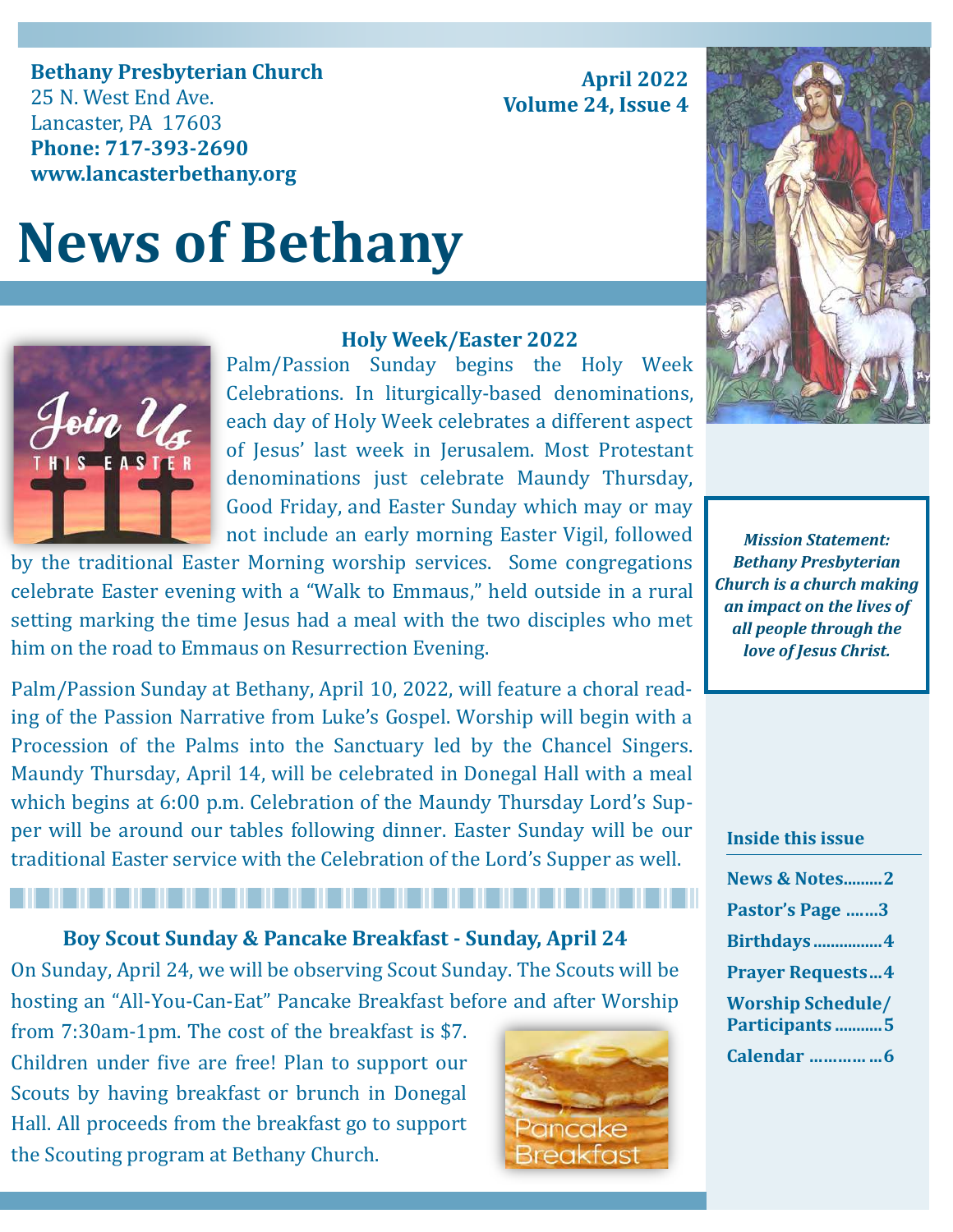# **Special Dates in April 2022**

**Palm/Passion Sunday** Sunday, April 10

**Maundy Thursday** Thursday, April 14



**Good Friday** Friday, April 15



**Easter Sunday** Sunday, April 17



**Administrative Professionals Day** Wednesday, April 27

# **Bethany News & Notes**

# **The Wired Word**

On Wednesday Morning, April 20, 2022, "Wednesdays-at Ten" will begin a new study using the "Wired Word." A timely, contemporary study of current issues/events which are affecting our daily lives, the Wired Word is a great way to put things into perspective. Christian based,

the Wired Word looks at today's headlines and unpacks their meaning for today's Christians. Plenty of group interaction and input are an integral part



of the program Prayers and concerns are addressed as well as we, together, face today's most pressing issues. Copies of the "Wired Word" are available in the Narthex. Be sure to pick-up and copy and join us on Wednesdays the Parlor!

## **Basement Sale - Saturday, May 14**

It is time to start collecting for this year's Basement Sales. The women are accepting things for future sales, including Christmas items. Please NO clothing, computers or electronics. Some furniture may be accepted, but you will need to call ahead to ensure it is something that the women can take. Help is needed on Mondays, sorting all of the collected items. Contact Pat Rineer for questions or to help at 717.898.8885.

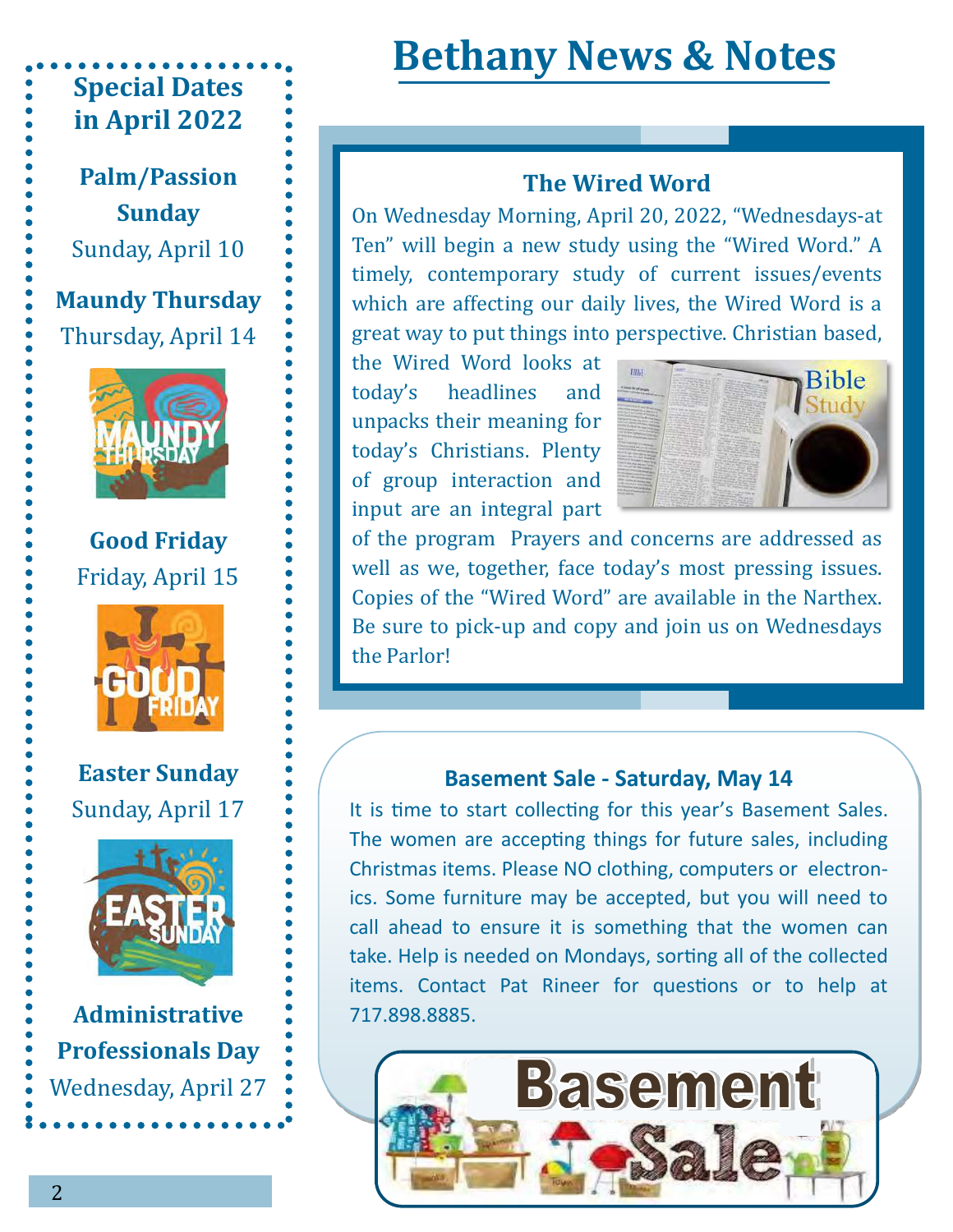## *PONDERINGS FROM THE PASTOR*

Are there mornings when you just want to pull the covers back over your head and stay in bed? Ok, silly question, I know. Of course, you have, more times than you want to admit! I do it at least once a week! I don't want to face the day because I feel overwhelmed even before it starts. I just can't stand another day of negative news and surly people! It seems of late, that we're turning into a bunch of pessimists. We're out of sorts with ourselves and our neighbors and it doesn't seem to let up!

Infighting between political parties is at record levels, and the war in the Ukraine doesn't look like it's going to end anytime soon. The specter of a new wave of Covid is rearing its ugly head just as we're trying to get things back to normal again. And it doesn't seem to let up! Is it any wonder, then, that we can't get out of bed sometimes!

So, what's the answer? Do we simply cut ourselves off from the world and ignore what's going on around us? Or do we face the news head on, putting things into perspective rather than trying to bury our heads-in-the-sand and pretending it will somehow all go away?

Life is a balancing act. It requires a nimbleness of both mind and body. Our moods are affected by myriad experiences. What we read, what we eat, what we think all affect the way we view the world around us. I would hasten to add, so does our spiritual life (or the lack of one). From what we read in the Gospels we know that Jesus spent hours in prayer. He spent hours away by himself, charging his spiritual batteries and centering his soul. Like us, he too, was overwhelmed by his circumstances and the demands which were made on his time. As a result, his frustration and pique were, at times, on public display. He was, after all, human in every way!



*Jesus Prayed* - Crystal White

So, where does that put us? Do we continue to pull the covers over our heads, or do we find new ways to face the frustration and pessimism which infect our culture? I think we can take our clues from

*I think we can take our clues from Jesus: spend intentional time with God.*

Jesus: spend intentional time with God. Carve out space where you and God can meet face-to-face. I'm not talking about random time. I'm talking about sacral time which is built into your life – time which is protected and valued. It's only when we are intentional about our spiritual lives that we can navigate the waters of a society which, at times, seems impossible to navigate.

As we draw closer to Easter, be aware of your feelings: the good, the bad, and the ugly feelings which need to be addressed. With God's help, sort them out and rid yourself of the ones which stand between you and a fruitful spiritual life. We have the power to shape our lives – we have the power to say "no" to the thoughts and feelings which stand in the way of spiritual health. Jesus stands ready to help heal us. Just ask him!

Grace & Peace,

Kent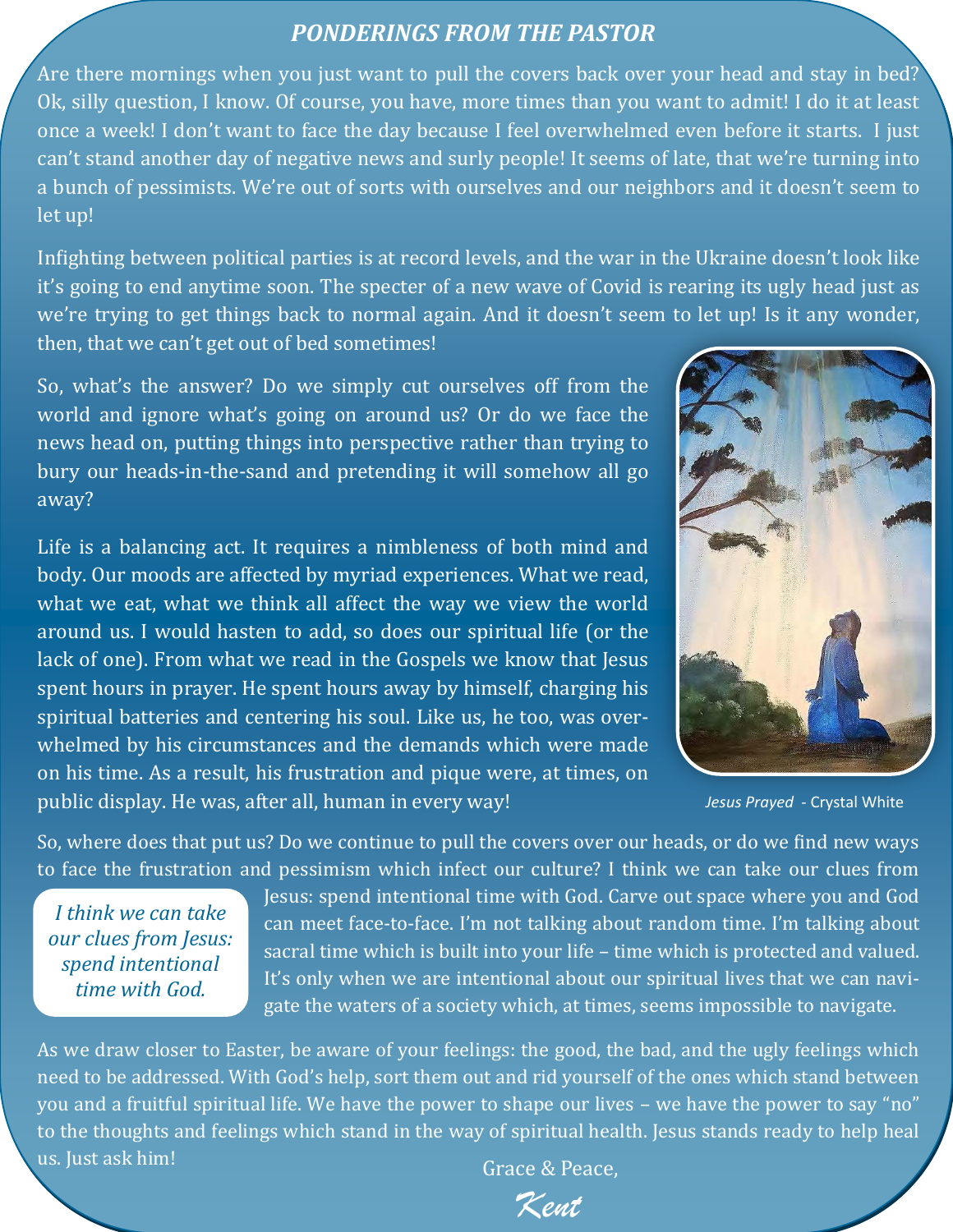

E GREAT HOUR OF SHARING **SPECIAL OFFERINGS** HUNGER · DISASTER · DEVELOPMENT

What if these were the days when Jesus was living with us? What if this were the moment God chose to connect? Where would we find Jesus? Here, in our congregation? Look around. Or in our neighborhoods?

Perhaps Jesus would be among people classified as "essential," who might struggle to feed their own families, while ensuring food makes it to others' tables. Perhaps Jesus lives in any of the places, so impoverished in a world of plenty, that help and hope seem like illusions. Or perhaps locked away, drowned out or disregarded so far from us that we never even know our Savior's name. What if this is the time? What if this is the place?



Our faith proclaims that God connects in each of those places, and in each person bearing God's image. Our faith proclaims that God is among us, and that Jesus can be found among those most precious to God, those neighbors experiencing hunger, oppression or lack, even now, even among us.



One Great Hour of Sharing connects us with people coming together to respond to the needs in their neighborhoods. It is the largest way Presbyterians connect with one another and unite with congregations in every corner of the Church and with partners all over the world. We connect in order to grow, together, while offering support that addresses shared needs in a particular context.

With God and with one another, we connect the story of Jesus who lived, healed and preached among those who had least during his earthly ministry, through ministries that seek healing and wholeness in our world today. One Great Hour of Sharing connects us to proclaim that Christ is here! God is with us! Jesus is among those who have least, those who hunger and thirst, those who are sick or alone; with those seeking justice and righteousness with their neighbors and all who are in need. Christ is here, and not here, alone. **Bethany will receive the OGHS offering on Palm Sunday and Easter Sunday this year. When we all do a little, it adds up to a lot.** 

04/01 Susan Piefer 04/02 Frederick Benson 04/06 Jim Grossman 04/18 Jacqueline Huber

04/23 Lori Pickell 04/23 Hanh Menger 04/27 Elaine Bornstein



**Eva Lauer, Polly Snyder, Greyson Martin, Michelle Atwater and Will Campbell**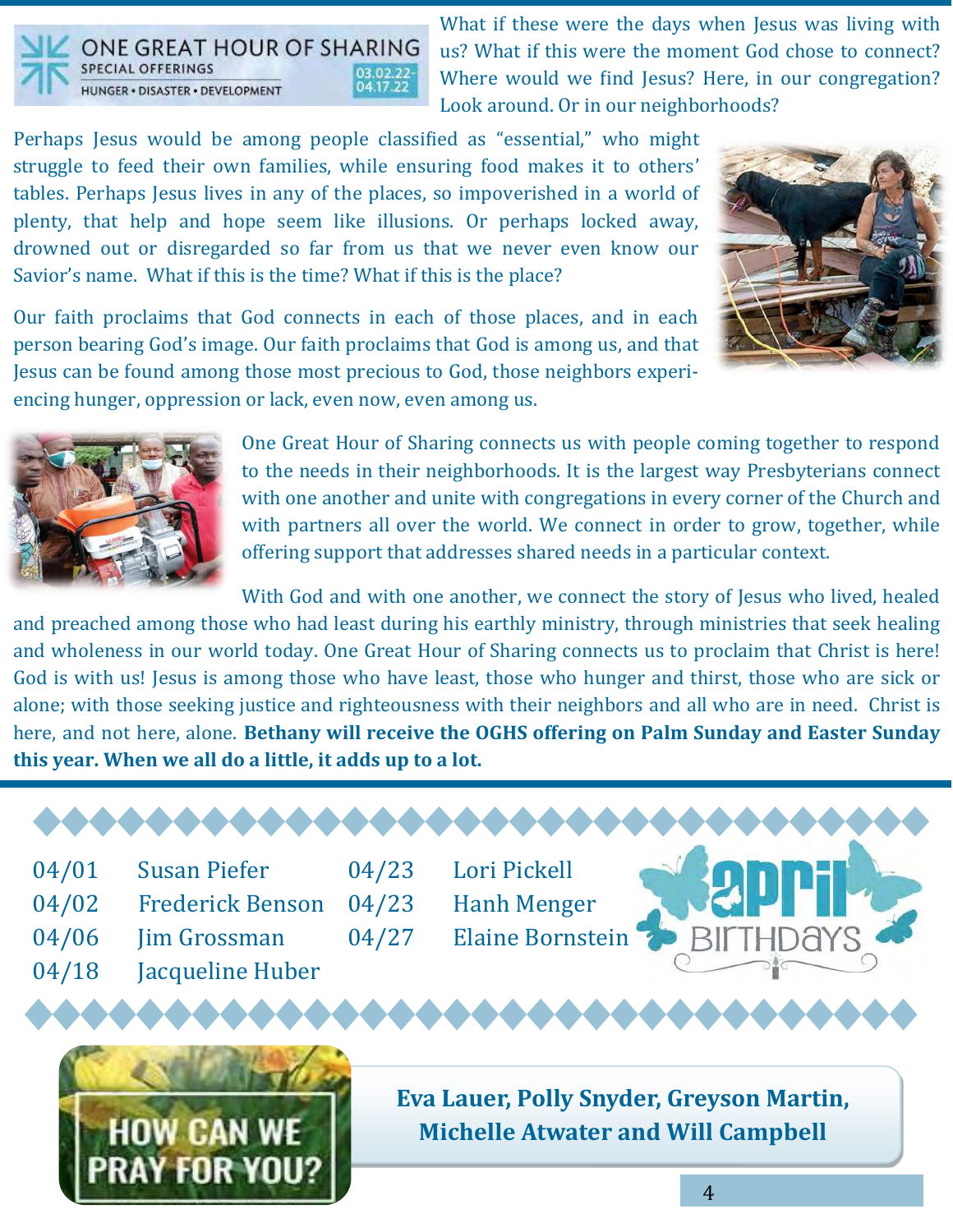



**April 3, 2022 @ 10:00 a.m. - Fifth Sunday in Lent** The Message: "The Anointing at Bethany" Scripture: John 12:1-8 Preaching: Rev. Holmes

**April 10, 2022 @ 10:00 a.m. - Palm/Passion Sunday** Procession of the Palms Reading of the Passion Narrative Luke 22:14-23:49





**Thursday, April 14, 2022 at 6:00 p.m. - Maundy Thursday** Lenten Dinner in Donegal Hall The Lord's Supper Celebrated Following the Meal

> **April 17, 2022 @ 10:00 a.m. - Easter Sunday** The Message: "For Whom Are You Looking" Scripture: John 20:1-18 Preaching: Rev. Holmes Celebration of the Lord's Supper

**April 24, 2022 @ 10:00 a.m. - Scout Sunday** Pancake Breakfast, 8:00 A.M. – 12:30 P.M. The Message: "So You Will Believe" Preaching: Rev. Holmes



|                   | <b>CONTRACTOR</b>      |                         |                                |                   |
|-------------------|------------------------|-------------------------|--------------------------------|-------------------|
|                   | April $3$              | <b>April 10</b>         | <b>April 17</b>                | <b>April 24</b>   |
| <b>Greeters</b>   | <b>Gail Feigley</b>    | Eva Lauer               | <b>Jim Grossman</b>            | <b>Cub Scouts</b> |
| <b>Fellowship</b> | <b>Gail Feigley</b>    | Eva Lauer               | <b>None</b>                    | <b>None</b>       |
| <b>Ushers</b>     | Diane & Brian<br>Ashba | Doug & Maurine<br>Smith | Larry & Sylvia<br><b>Doyle</b> | <b>Boy Scouts</b> |

Attack the New York Standing the Standing